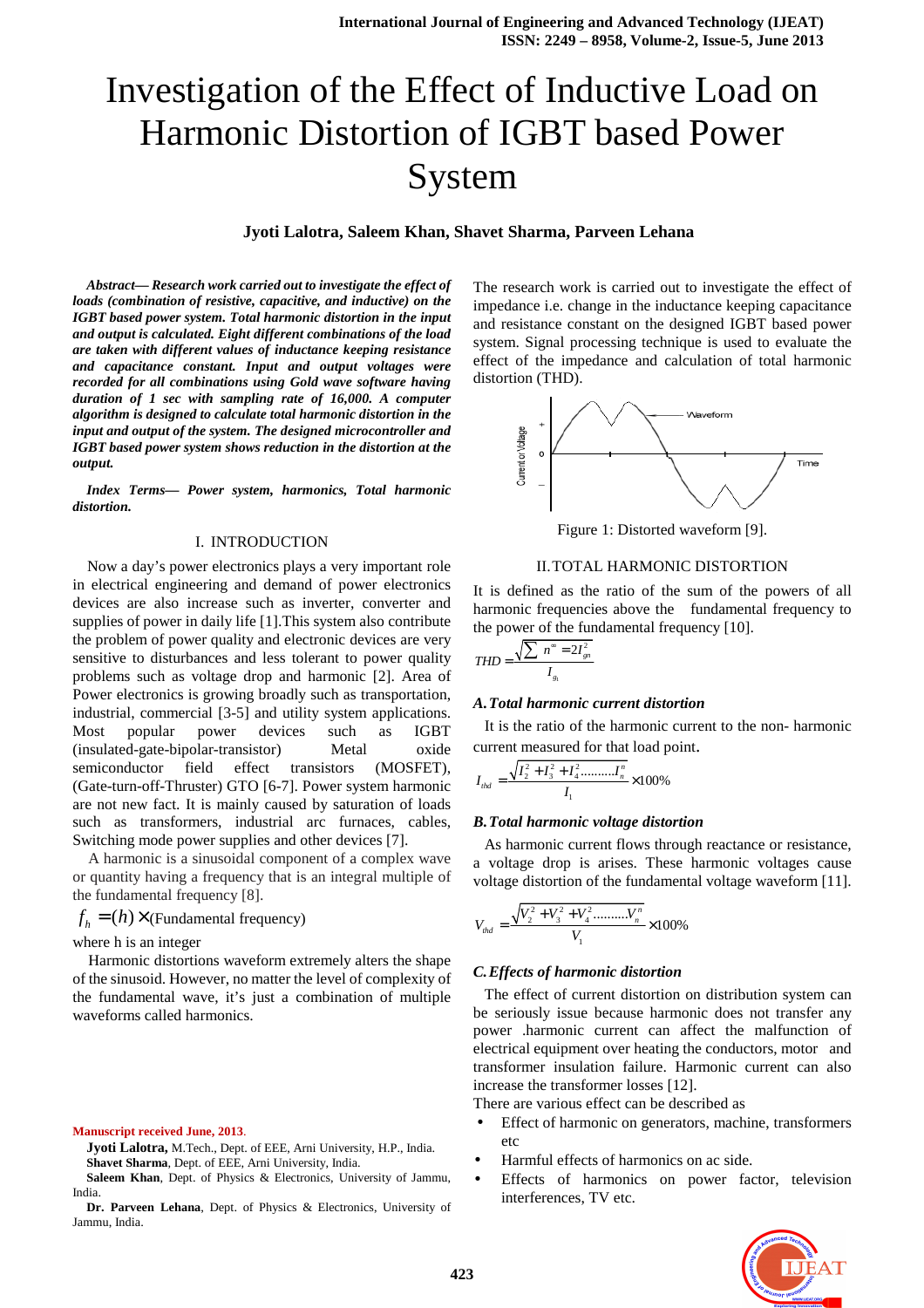### III. LOADING EFFECT ON SUPPLY VOLTAGE

 Loads are important for analysis and simulation of the dynamic behavior of electric power system [13-14]. Some types of load are designed to trip the voltage sag protect it due to damage [15]. So that both static and dynamic loads have major impact on voltage stability of power system [16-17].Power system load can be performed in two way (1) analysis by similar load and then using predetermined value for each parameter the load [18-19] or (2) selecting a load model and then performing parameter estimation by using appropriate identification technique.

 Static load model are very simple method it principle to reflect the voltage and possible frequency dependence of the active and reactive components of the loads. Dynamic load model are of two types: linear dynamic load model and non linear dynamic load. In many cases the uses if static load may be inappropriate due to their failure to accurately reflect the influence of the load on system stability [14] [19-20].

#### IV. METHODOLOGY

The schematics block diagram of the system as shown in Figure 2. The operation starts by taking the 230 V, 50 Hz AC from the main supply. The blocks consists of voltage measurement circuits, the second block is the stabilization block. Voltages measurements are done at the input and output section of stabilizer. The voltage measurement circuit consists of current transformer. The output of the voltage measurement block is given to the DSPIC controller PIC30F2010. All decisions regarding stabilization of the power are taken by the microcontroller. The controller is connected to the stabilization block which contains IGBT, TL3842P current mode PWM controller, TLP250 gate driving circuit of IGBT and other peripheral devices through an isolator circuit (consisting of HEF4050B buffer HEX non inverting buffer isolators and IRFBE30 MOSFET). Drop in the input voltage caused by the fluctions are stablized by the this block. The output from stabilizer is applied to load. Load consists of series combinations of power resistor, capacitor and inductor.



Figure 2: Schematics of the complete block diagram of the system.

Different combinations of impedance are taken shown in Table 1. Eight combinations of the load are taken inductance ranging from approximate value of 250 mH to 1200 mH keeping resistance 36  $\Omega$  and capacitance 15 µF. The input and output voltages are recorded in the PC using sound card and voltage level shifting block. This block is required to bring down the voltage level from hundreds of Volts to millivolts, so that it can be applied to sound card. Signals are recorded and processed using Gold wave and digital signal processing software respectively. The sampling rate and duration of measurement are kept at value of 16000 and 1 sec respectively.

Table 1: Different Combination of Load RLC

| S NO | R     | L      | $\mathbf C$ |
|------|-------|--------|-------------|
|      | $ohm$ | (mH)   | $(\mu F)$   |
|      | 36    | 1232.0 | 15          |
| 2    | 36    | 1073.0 | 15          |
| 3    | 36    | 873.0  | 15          |
| 4    | 36    | 729.5  | 15          |
| 5    | 36    | 590.6  | 15          |
| 6    | 36    | 470.2  | 15          |
| 7    | 36    | 363.0  | 15          |
| 8    | 36    | 269.1  | 15          |

Total harmonics distortion of the input and output signals are calculated using signal processing technique. The flow diagram of the designed computer algorithm to calculate the THD is shown in Figure 3.



Figure 3: Algorithm flow chart to calculate THD.

## V. RESULT AND DISCUSSION

The experiment is carried out to investigate the efficiency of IGBT based stabilization and analysis of harmonic distortion in the input and output caused by various combinations of inductive, capacitive and resistive load. Combinations of load taken in the experiment are shown in Table 1. Input and output voltages for various combinations were recorded for limited time duration of 1 sec with sampling rate of 16,000. The signals were processed using signal processing technique to evaluate the harmonic distortion. Segment of the signals are taken and harmonic

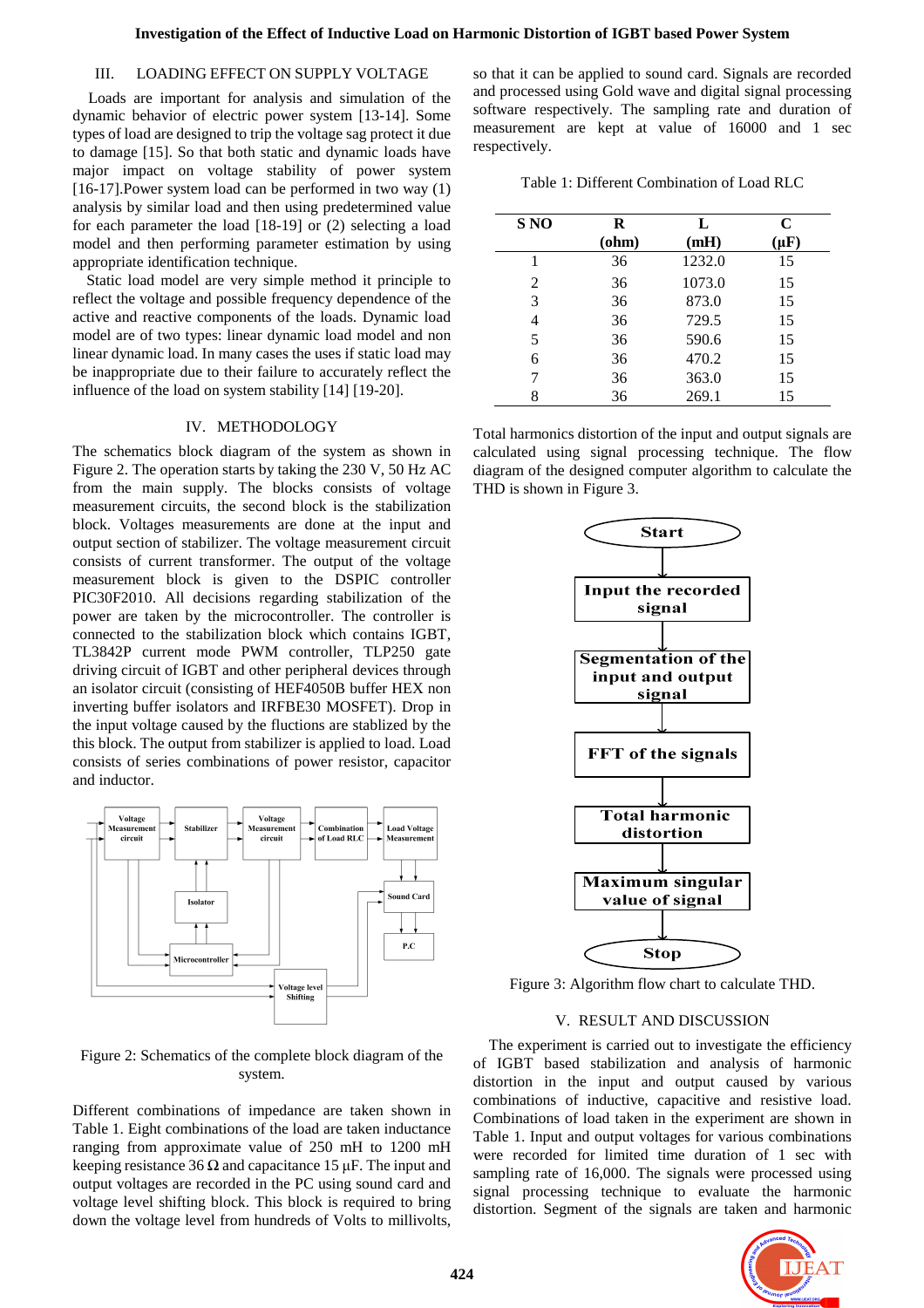$0.3$ 

- Input voltage

Output voltage

distortion in them are calculated. Figure  $4(a)$  to Figure  $4(h)$ represents the segmented input and output voltage waveforms for eight different combinations of the load with duration of 0.25 sec.



 $0.2$  $0.1$ Amplitude  $\overline{\mathbf{0}}$  $-0.1$  $-0.2$  $-0.3$ Time (e):  $Z = 44.91 \phi = -36$ utput voltage Input  $0.3$  $0.2$  $0.1$  $\overline{0}$  $-0.1$  $-0.2$  $-0.3$ Time (f):  $Z = 74.01 \phi = -60$ Output voltage Input voltage  $0.3$  $0.2$  $0.1$  $\mathbf 0$  $-0.1$  $-0.2$  $-0.3$ **Time** (g):  $Z = 104.71$   $\phi = -69$ Input voltage Output voltage  $\circ$ **Time** (h):  $Z = 132.79$   $\phi = -74$ 

Figure 4: Input and output voltage signals (a to h) with eight varying values of inductance and constant values of resistance and capacitance. Signal recorded at 16,000 sampling rate.